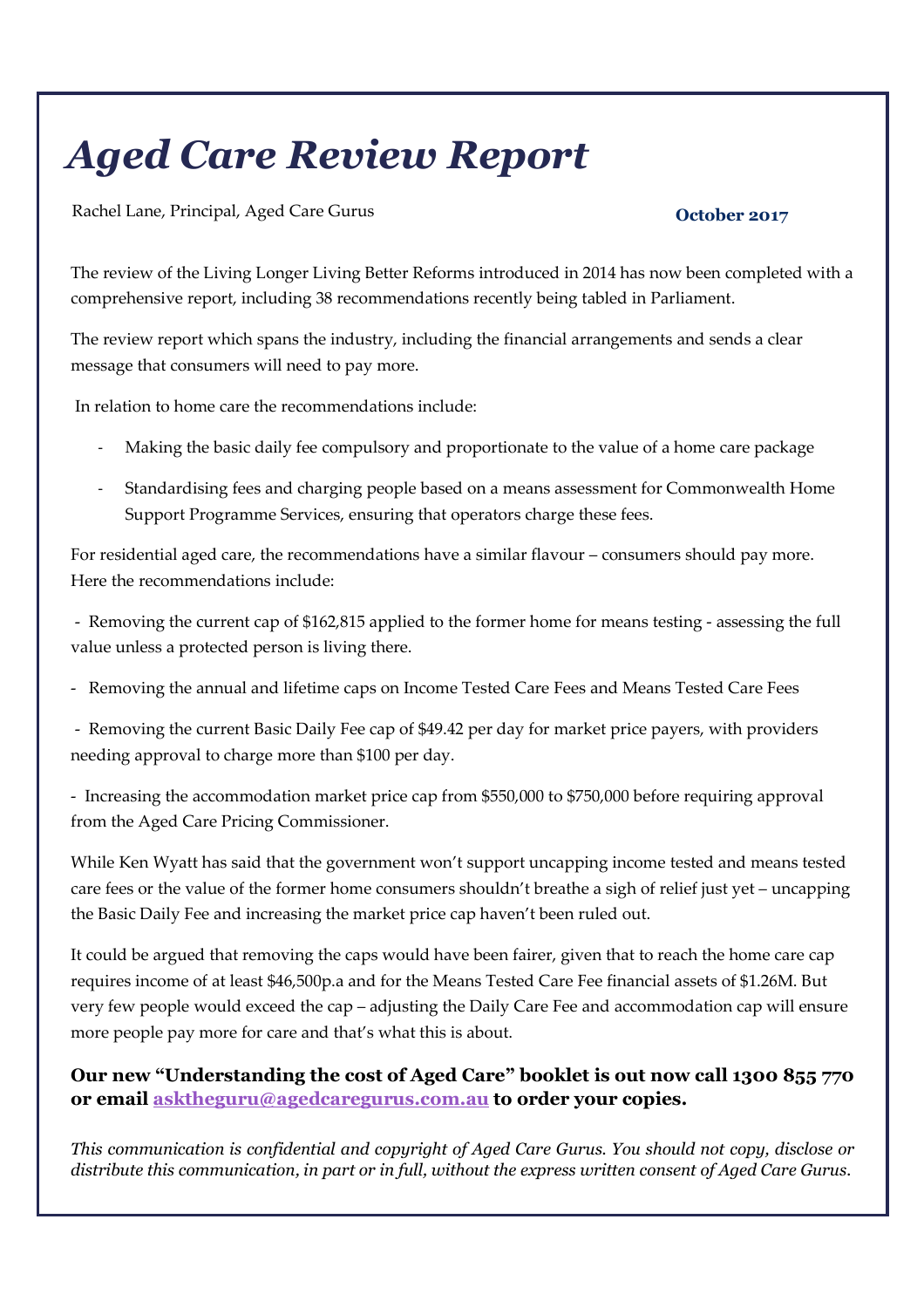## Major Intestacy Upheaval

### Troy Palmer, Special Counsel, Mills Oakley and Isobel Feben, Lawyer, Mills Oakley

An intestacy commonly arises when a person dies without a valid will, or has a will which does not distribute the estate in its entirety. A strict legislative formula dictates how an intestate estate must be distributed – for someone who leaves a partner and children the partner would receive the first \$100,000 and 1/3rd of the balance with 2/3rds going to the children.

Intestacy means that you have no control over who benefits from your estate or the proportions in which they benefit; however it also means that you cannot control who administers the estate, how they administer it (providing no protection nor tax effectiveness for beneficiaries) and it can involve significant cost. Important wishes, such as who you wish to be guardian of your children will not be known.

The Administration and Probate and Other Acts Amendment (Succession and Related Matters) Act 2017, which comes into force on 1 November 2017, significantly overhauls how estates will be distributed on intestacy in Victoria, particularly where there is a surviving partner.

Under the new provisions where a deceased person leaves:

- a) one partner (with or without children of the relationship), the partner takes the whole of the estate.
- b) one partner, with children born of a different relationship, the partner will receive all personal chattels, the  $1<sup>st</sup>$  \$451,909 and 50% of the balance with the remaining 50% to the children.
- c) no partner, the estate is divided equally amongst children and if a child of the deceased has already passed away, that deceased child's children take equally.
- d) no partners or children, the estate is divided equally between parents and if no parents then equally between siblings and if none there is a pattern of distribution "down the line".

Issues often arise where someone claims to have been a de facto partner and family members deny this, or there is more than one person claiming to be the partner of the deceased. Such contest can result in the diminishing of estate assets in establishing the claim as well as broken relationships.

The disadvantages of an intestacy are best avoided by having a properly constructed will.

#### Need assistance?

Mills Oakley provide a complete range of estate planning services, from standard "husband/wife" wills to complex testamentary trust wills. Our Wills and Probate team assist in the administration of deceased estates, ranging from small to large and complex estates, and trust administrations phone (03) 8568 9574.

Important note: this information is current as at 1 October 2017, and does not constitute legal or financial advice. You should seek legal or other professional advice before acting or relying on any of the content.